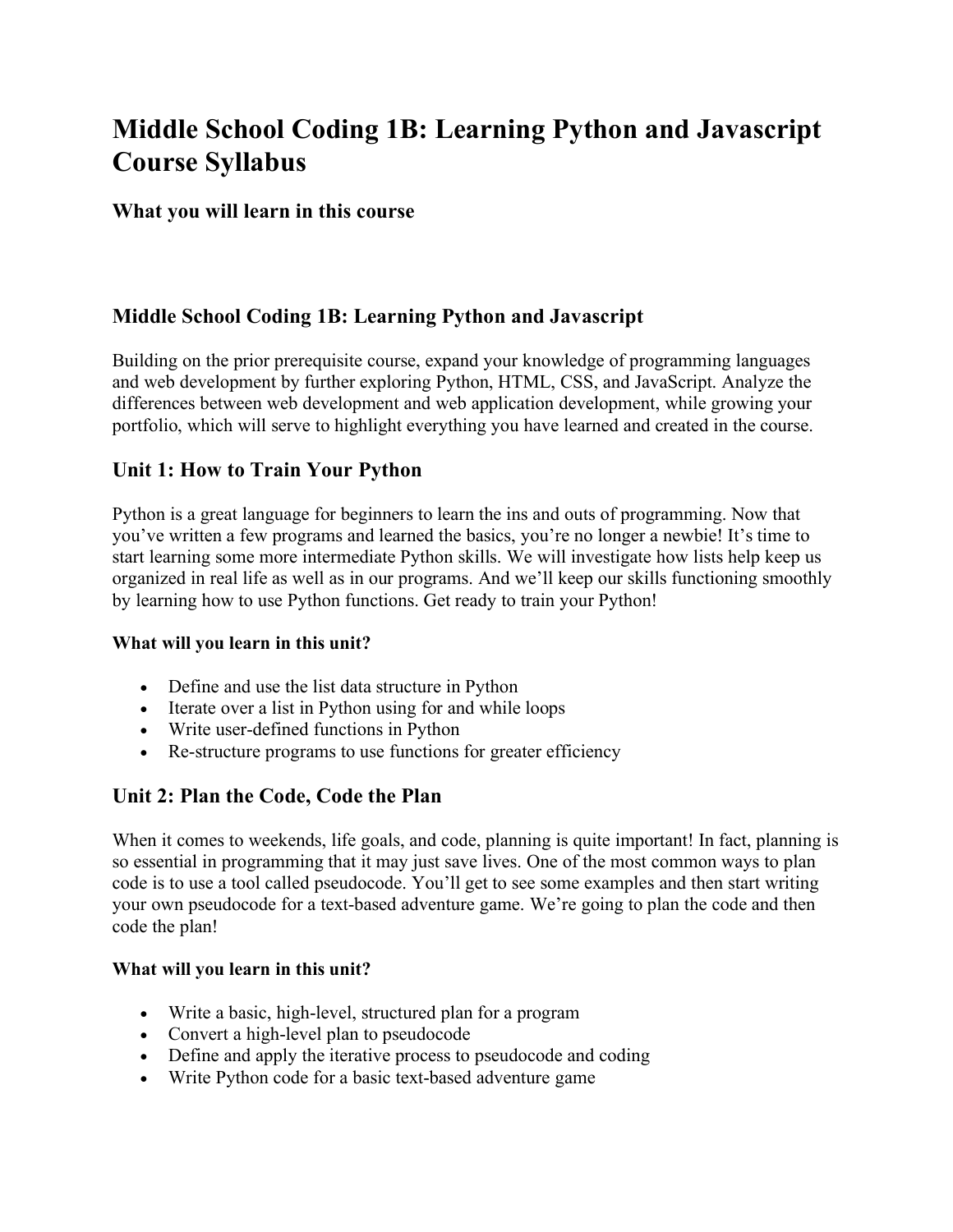## **Unit 3: Build a Webpage**

We all use the internet, but what is it, exactly? How do all of your favorite webpages work behind the scenes? And what does it take to be a web programmer? All of these questions (and more) will be answered! You'll learn two new languages, HTML and CSS, and use them to make your very own webpage. Get ready to take your coding skills in a new direction!

#### **What will you learn in this unit?**

- Explain the difference between the internet and the World Wide Web
- Understand how websites are transferred from servers to computers
- Identify and use common HTML tags to build a basic webpage
- Use CSS to apply style to an HTML document

## **Middle School Coding 1B Midterm Exam**

- Review information acquired and mastered from this course up to this point.
- Take a course exam based on material from the first three units in this course (Note: You will be able to open this exam only one time.)

## **Unit 4: Give Your Webpage Some Style**

HTML and CSS are markup languages that help us format webpages. It's time to take our skills to the next level by dividing a webpage into sections and applying some interesting styles to them. And then, we'll play a fun hide-and-seek game…with red pandas! Bet you didn't see that coming! Finally, we'll interact with our webpage by using a bit of JavaScript. Bring on the fun!

#### **What will you learn in this unit?**

- Understand and apply the div tag to section-off webpages
- Apply new CSS properties to div elements by using an id
- Use a variety of HTML and CSS to create a webpage with pictures that appear when clicked on or hovered over
- Write a basic JavaScript function
- Use JavaScript event listeners to trigger an alert box

# **Unit 5: Buttons and Gadgets**

HTML and CSS are great for making static webpages, but by adding JavaScript into the mix, we open up a whole new range of possibilities! Did you ever think you'd be making your very own calculator? We will use JavaScript to create buttons that display the date, calculate the product or quotient of two numbers, and submit passwords. We'll also explore how to use if/else statements and while/for loops in this language. And what do shoulders and surfing have to do with any of this? Let's find out!

#### **What will you learn in this unit?**